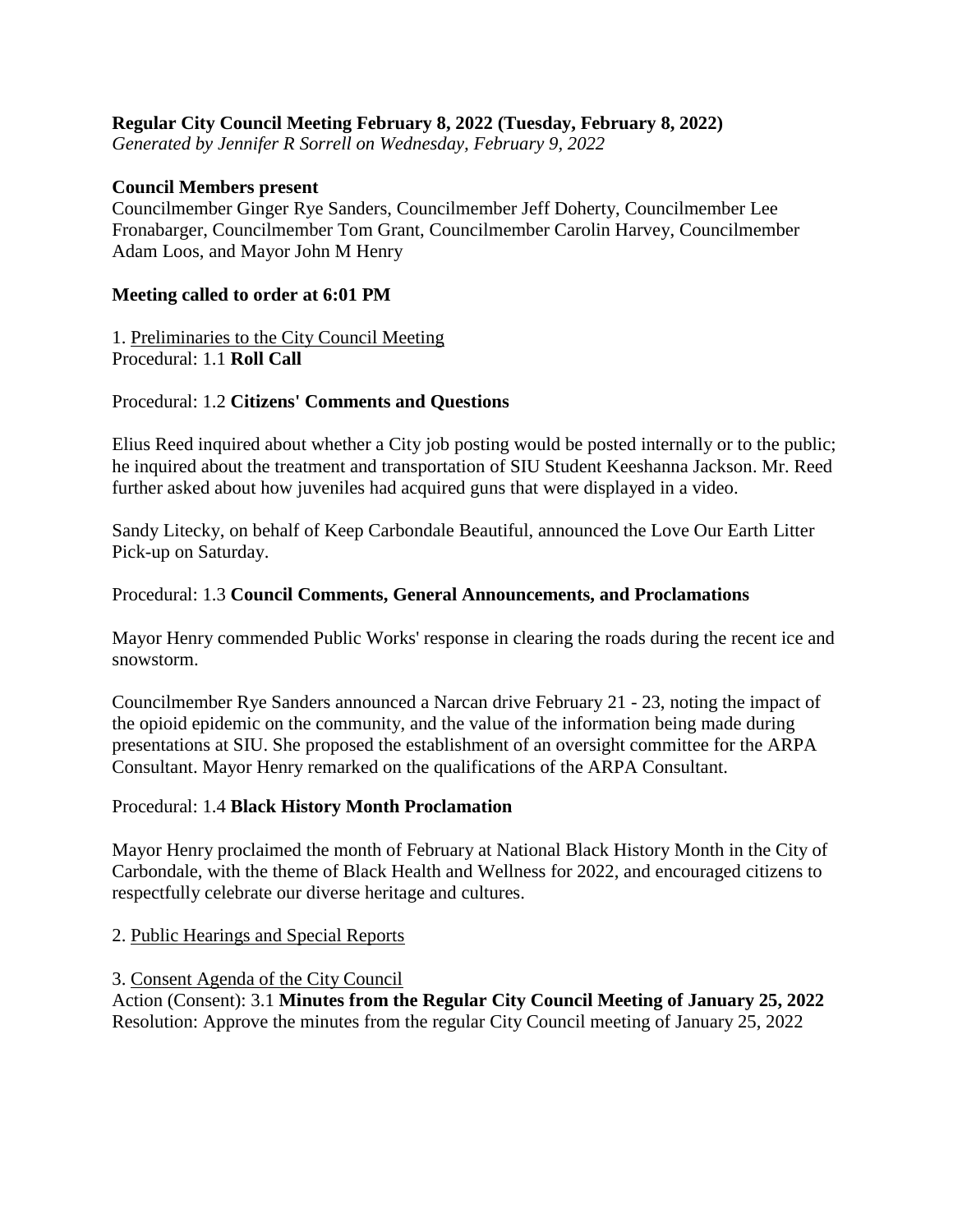## Action (Consent): 3.2 **Approval of Warrant for the Period Ending: 01/21/2022 for the FY 2022 Warrant 1425 in the Total Amount of \$1,353,069.87**

Resolution: Accept the following report of payments made for the period ended: 01/21/2022 totaling \$1,353,069.87 *(Exhibit A-02-08-2022)*

## Action (Consent): 3.3 **Approval of Wells Fargo Warrant for the Period Ending 12/31/2021 FY 2022 Warrant # WF 12/2021 in the amount of \$150,109.44**

Resolution: Accept the following report of payments made for the period ended: 12/31/2021 totaling \$150,109.44 *(Exhibit B-02-08-2022)*

## Action: 3.4 **Resolution to Enter Into an Intergovernmental Agreement with Blairsville Water District to Provide Sanitary Sewer Service to Walker's Bluff**

# *Pulled by A. Loos*

Action (Consent): 3.5 **Approval of Consent Agenda Items** Resolution: Approve all Consent Agenda items not pulled for separate consideration

MOTION: Approve all Consent Agenda items not pulled for separate consideration

Motion by Lee Fronabarger, second by Carolin Harvey. Final Resolution: Motion Carries Yea: Ginger Rye Sanders, Jeff Doherty, Lee Fronabarger, Tom Grant, Carolin Harvey, Adam Loos, John M Henry

# Action: 3.4 **Resolution to Enter Into an Intergovernmental Agreement with Blairsville Water District to Provide Sanitary Sewer Service to Walker's Bluff**

Council inquired about the number of years on the term, a provision for the renewal of the agreement, about the benefits to providing the service to the Walkers Bluff Casino, noted opposition to providing the service without an annexation agreement for the casino, inquired about annexation for residents along the road who seek to tap into the sewer line, distance requirements for tapping into the sewer for properties within the city, and asked for an estimate for the maintenance costs during the twenty-year agreement. City Manager Williams stated that the term would be for twenty years, that a renewal term could be added, and that this would provide annexation opportunities for the City; further, he noted that Staff could develop a cost estimate.

MOTION: Approve a Resolution to enter into an intergovernmental agreement with Blairsville Water District to provide sewer service to Walker's Bluff, provided that the initial term be twenty years, with a provision for renewing the agreement on ten-year increments for whatever term can be agreed upon.

Motion by Jeff Doherty, second by Tom Grant. Final Resolution: Motion Carries Yea: Jeff Doherty, Lee Fronabarger, Tom Grant, Carolin Harvey, John M Henry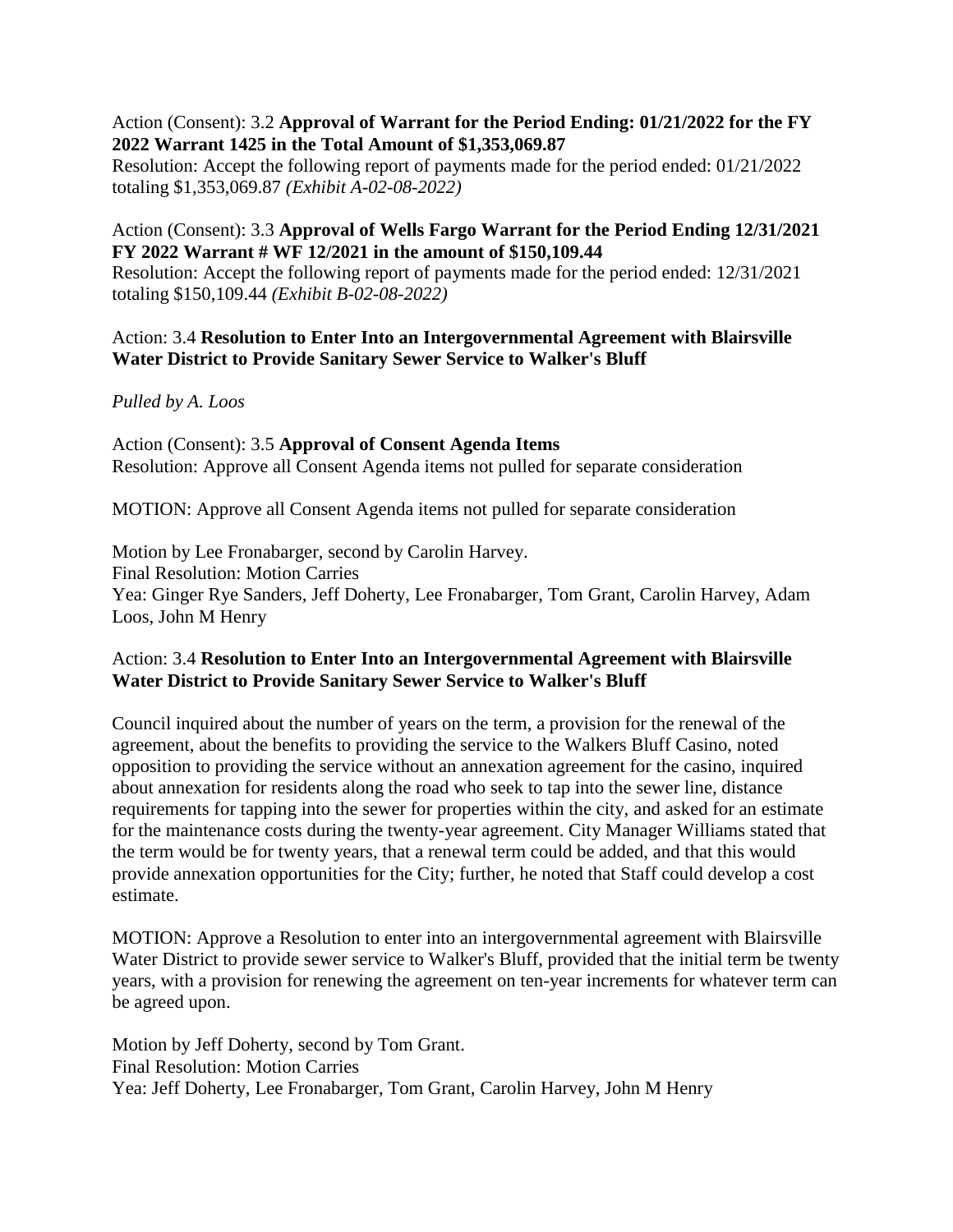Nay: Ginger Rye Sanders, Adam Loos *(Resolution 2022-R-05; Exhibit C-02-08-2022)*

### 4. General Business of the City Council

# Action: 4.1 **City Council Discussion and Proposed Response to a Carbondale Park District Letter Regarding City's Merger Proposal**

*Note from Clerk: the Councilmembers' comments during this item extended over 40 minutes. A brief summary of the topics covered follows, but the full verbatim video is available at the City's website for review.* 

Councilmember comments included frustration and disappointment about the process and the District's decision not to pursue the exploration of a merger, per the advisory referendum; a suggestion to offer one final joint meeting; the view that the District's finances were not sustainable; writing a letter to the editor to explain to the public the timeline of actions; allowing the District time to place an Executive Director and organize; a request of an explanation of what had occurred prior to this point; discussion about what the Park District's role had been in the application for grant funds and the renovations occurring at Evergreen Park; termination of the leases for the parks properties owned by the City; an inquiry about what would occur if the debts were paid off through a merger and the process of dissolution; and an inquiry about the nature of the referendum.

# Action: 4.2 **Review of Community Investment Program (CIP) Checklist Items for Proposed New Projects**

Council proposals included Pleasant Hill Road maintenance added to projects; asking IDOT to address the length of the lights at the intersection of Mill Street and 51; repairs to concrete roads, particularly Tower Road, Giant City Road from 13 all the way to Grand Avenue, and the intersection of South Wall and Pleasant Hill Road, disagreement with IDOT's response to the request for a pedestrian refuge island at 13 and Glenview, noting the number of projects relating to parks under the Park District's control; inquired about the usage of the Infrastructure Bill funding which should be coming; noting that the needs for improvements to roadways are citywide; inquired about the proposal to extend Archie Jones; discussion about a timeline for the installation of sidewalks, filling in sidewalk gaps, who was responsible for the cost of sidewalk installation, and a sidewalk policy made by the Council some time ago.

William Lo, Executive Director of the Chamber of Commerce, urged the City to improve the City-owned basketball courts across from the Dentmon Center.

### Discussion: 4.3 **City Council Discussion in Regards to Various Housing Proposals**

Comments relating to this and the next agenda item from Mary O'Hara were read into the record; they are included with Agenda packet.

City Council remarks and questions included support for the proposal to establish a community land trust, a desire to see programming to educate and inform the community, utilizing ARPA funding to seed the community land trust program, general remarks and an explanation on the purpose and goals of community land trusts, noting that lease addendums had been required in